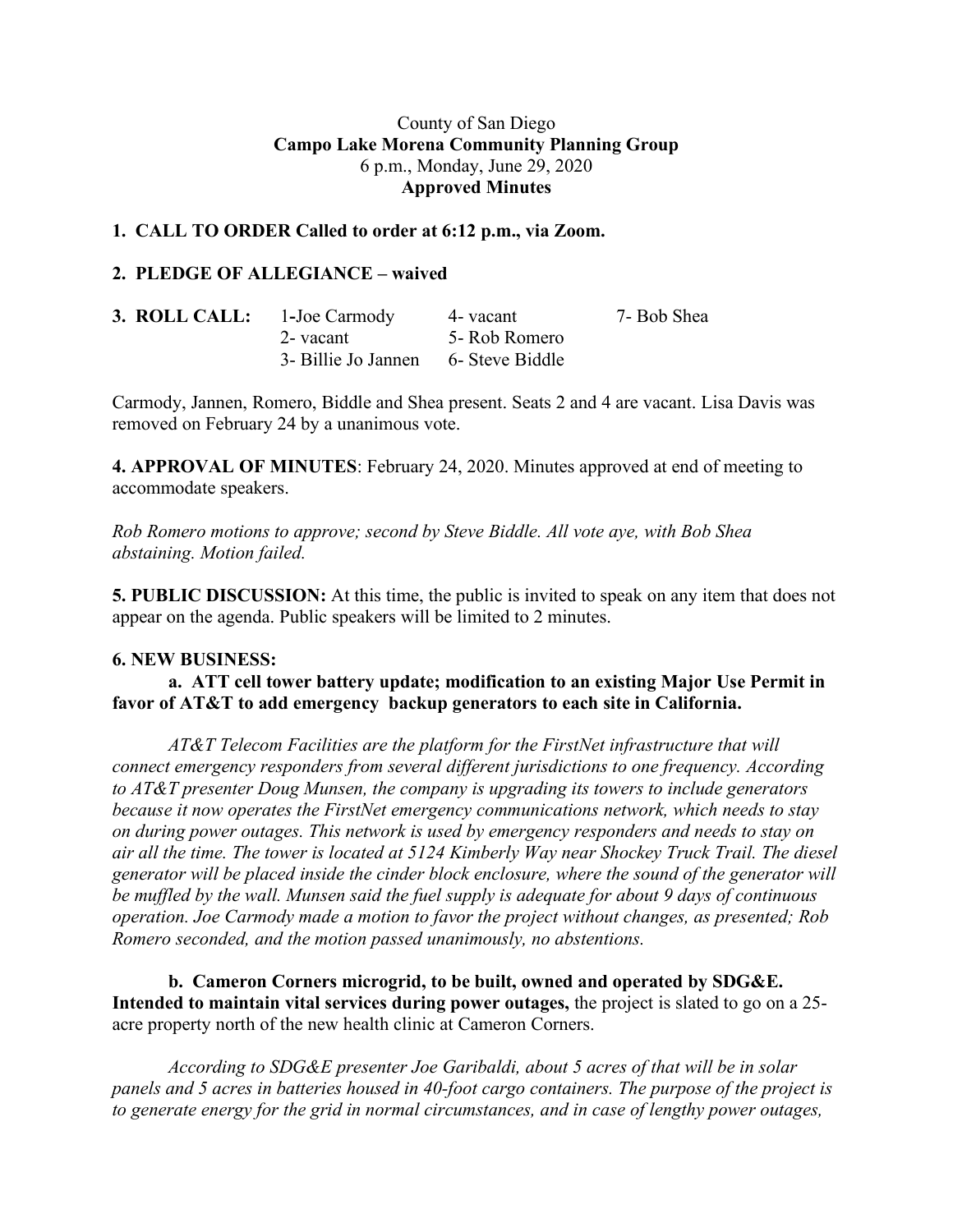*to power nine businesses and services adjacent to Cameron Corners: the CalFire station, both convenience stores, the new Mountain Health/San Ysidro clinic, Subway Sandwiches, AT&T hub, county library and the old elementary school.*

*During power shutdowns, Cameron Corners would be isolated from the rest of the grid and these venues would be powered as vital commercial and emergency services. However, the project will not include services outside of that area, so the sheriff's substation, community center, primary grocery store, Border Patrol station, county yard, post office and VFW will remain dark during outages unless they are able to do their own onsite generation.*

*The project is one of several planned in various communities, and is nearly 100 percent exempt from local permitting and CEQA regulations – including the community plan -- according to SDG&E. Permitting is by SDG&E itself, Garibaldi said. He said he is reaching out to the planning group to inform people about the project and see if there are any suggestions from the community. SDG&E will own and operate this facility and those proposed for other communities. Construction of the project should start about mid-August and wrap up by July 2021.* **No vote was taken.**

**c. Report on Camp Lockett, Camp Lockett Interest Group Chairman Larry Johnson.** The project is nearing completion and further guidance from the planning group will be needed. Planners for the project will be on next month's agenda. **No vote was taken.**

# **7. OLD BUSINESS:**

**a. Standing subcommittee reports (no action):** Groundwater, Rob Romero; Sewer and Septic, Joe Carmody; Community Economic Impacts, Steve Biddle; Traffic and Public Safety, Bob Shea. Rob Romero and Al Denalat reported successful Fire Safe Council activities.

*Steve Biddle: Backcountry stores, gas stations and restaurants doing surprisingly well during covid because more people are shopping locally. Also, many residents have gone to work on the border project, putting more money into local households, and by extension, their communities.*

*Rob Romero: The Fire Safe Council chipping day was well-attended. Rob Romero reported that there were several new grows for CBD and cannabis. He is concerned about water use. He has visited several grow sites as Cannabis Subcommittee chairman, and found that people doing them don't understand the need to be thrifty with water. He wonders if the county shouldn't be setting some kinds of oversight for water use.*

*Joe Carmody reported on water quality in Lake Morena, which has been poor for almost a year.* PPM limit for nitrates is 10, and they have been clocking over 26. The two water districts are in *the process of merging and getting financing/grants to build better filtration/treatment equipment. Residents must go to local stores to buy drinking water for their families and pets.*

**b. Ad hoc subcommittee reports (no action):** Solar Projects, Rob Romero; Cannabis, Rob Romero and Steve Biddle.

**c. Chairman's Report, Billie Jo Jannen (no action):** Nothing to report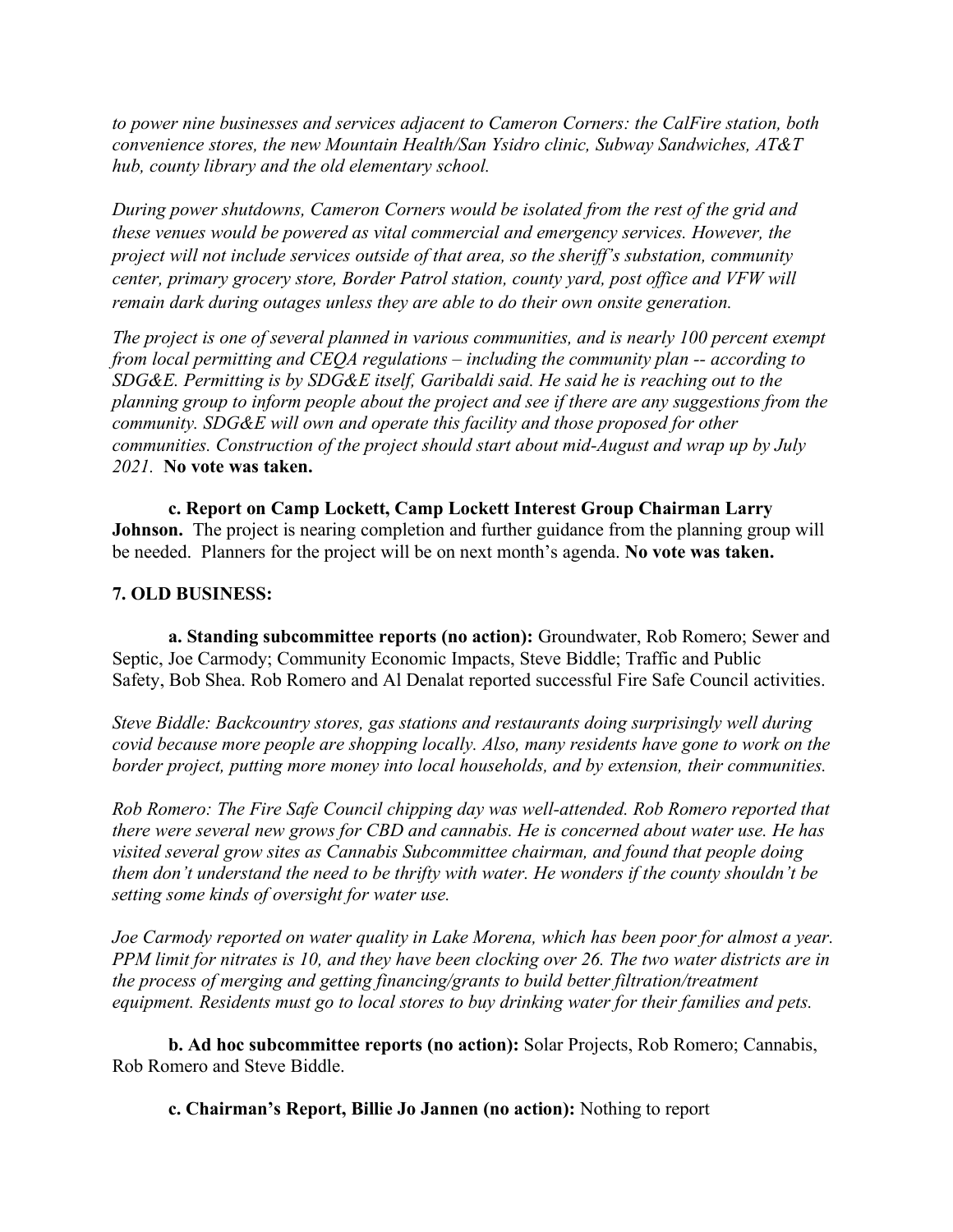#### **8. CORRESPONDENCE AND ANNOUNCEMENTS**

**a. The Star Ranch vesting and landscape architecture maps** are available, both at meetings and by appointment with the CLMPG chairman. Staff has delayed release of the EIR until it can figure out what type of greenhouse gas analysis large projects should include**.** The ranch was offered for sale in an announcement sent out in late November 2018. **The proposed plan is still in play and is part of the property offering, but will be abandoned if purchased by conservation entities.**

**b. We have the plans for Forefront Power's 17-acre industrial solar application at 1827 Lake Morena Drive.** They are available, both at regular meetings and by appointment with the CLMPG chairman or Solar Subcommittee chairmen. Please contact Solar Subcommittee Chairman Rob Romero to participate in formulating community responses to the several phases of planning.

**c. Notice of April 2 virtual town hall on COVID-19 with Sup. Dianne Jacob and Dr. Wilma Wooten, chief of public health. Forwarded to group.**

**d. Notice of April 3, 2020 Planning Commission hearing .** Meeting was held virtually. Video archives here: https://www.sandiegocounty.gov/pds/PC/sop/PCHearing\_stream.html. **Forwarded to group.**

**e. Notice for Webex Workshops for the 2021-22 Caltrans Sustainable Planning Grant application. Forwarded to group.**

**f. Notice of April 17 Otay Ranch Resort Village 13 Planning Commission hearing.** Video archives here: https://www.sandiegocounty.gov/pds/PC/sop/PCHearing\_stream.html. **Forwarded to group.**

**g. Notice for District 2 virtual town hall on COVID-19 and support for businesses.** Sup. Dianne Jacob, and James Sly, Vice President/COO, East County Economic Council and Director of the San Diego and Imperial Small Business Development Center. **Forwarded to group.**

**h. Notice of May 6 webinar on components of Senate Bill 743, which changes how counties must evaluate transportation impacts of projects.** Project webpage here: https://www.sandiegocounty.gov/content/sdc/pds/SB743.html. **Forwarded to group.**

**i. Notice of third (May 6) virtual town hall on COVID-19.** District 2 Sup. Dianne Jacob, Poway Mayor Steve Vaus, El Cajon Mayor Bill Wells. **Forwarded to group.**

**j. Notice of second (May 20) webinar on the new transportation bill, SB 743. Forwarded to group.**